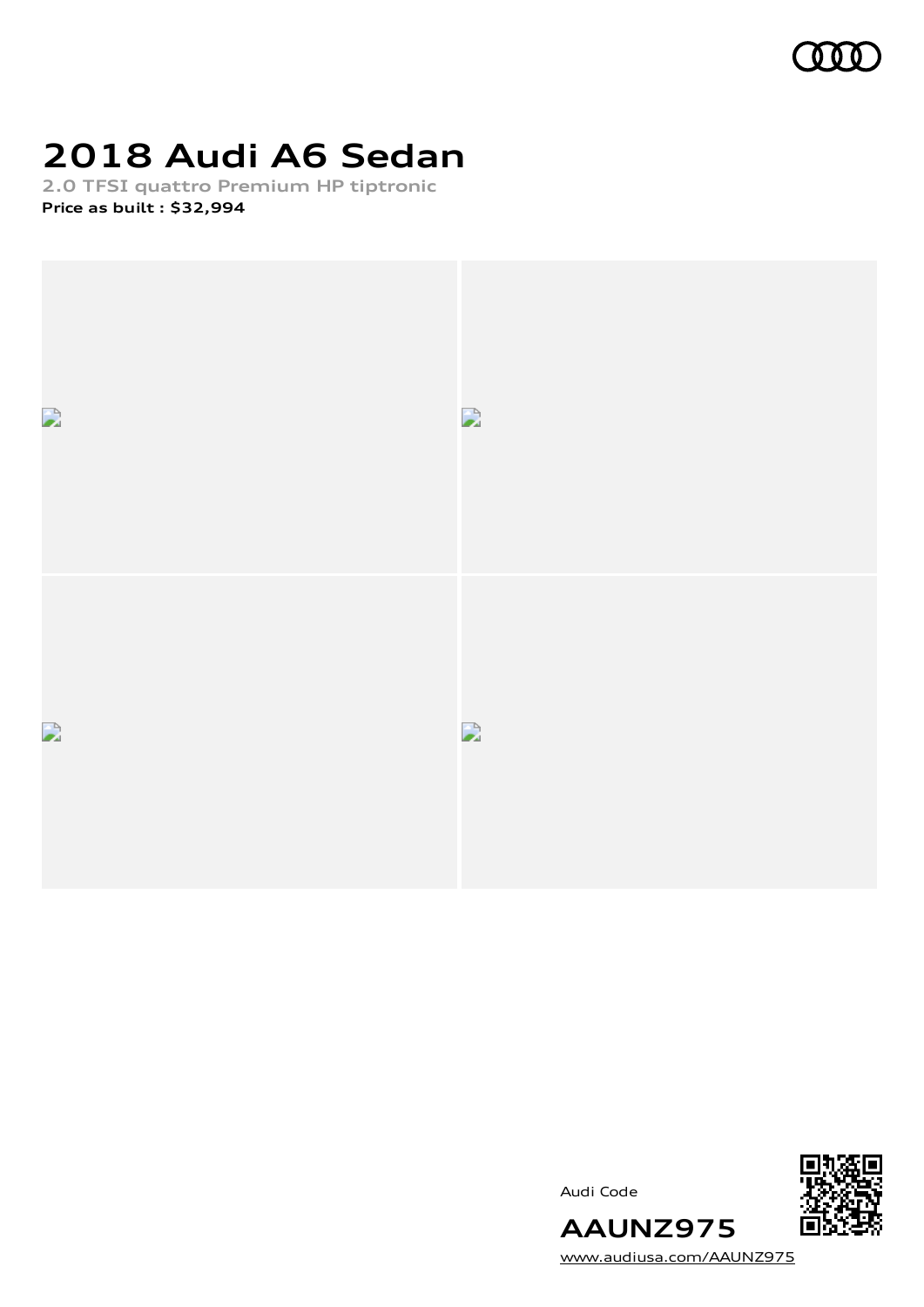# **Summary**

#### **Audi 2018 Audi A6 Sedan** 2.0 TFSI quattro Premium HP tiptronic

**Price as buil[t](#page-10-0)** \$32,994

### **Exterior colour**

Mythos Black metallic

## $\overline{\phantom{a}}$

#### **Further Information**

|                 | N٥           |
|-----------------|--------------|
| Mileage         | 20,960 miles |
| Type of vehicle | Used car     |

**Warranty**

#### **Interior colour**

| Seats     | Black        |
|-----------|--------------|
| Dashboard | Black        |
| Carpet    | Black        |
| Headliner | Lunar Silver |

#### **Audi Code** AAUNZ975

**Your configuration on www.audiusa.com** [www.audiusa.com/AAUNZ975](https://www.audiusa.com/AAUNZ975)

**Commission number** d1da367b0a0e09b0652d

### **Technical Specifications**

| Engine type                  | Four-cylinder                                |
|------------------------------|----------------------------------------------|
| stroke                       | Displacement/Bore and 1984/82.5 x 92.8 cc/mm |
| Torque                       | 273 @ 1,600 - 4,500 lb-ft@rpm                |
| Top track speed              | 130 mph mph $1$                              |
| Acceleration (0 - 60<br>mph) | 5.8 seconds seconds                          |
| Recommended fuel             | Premium                                      |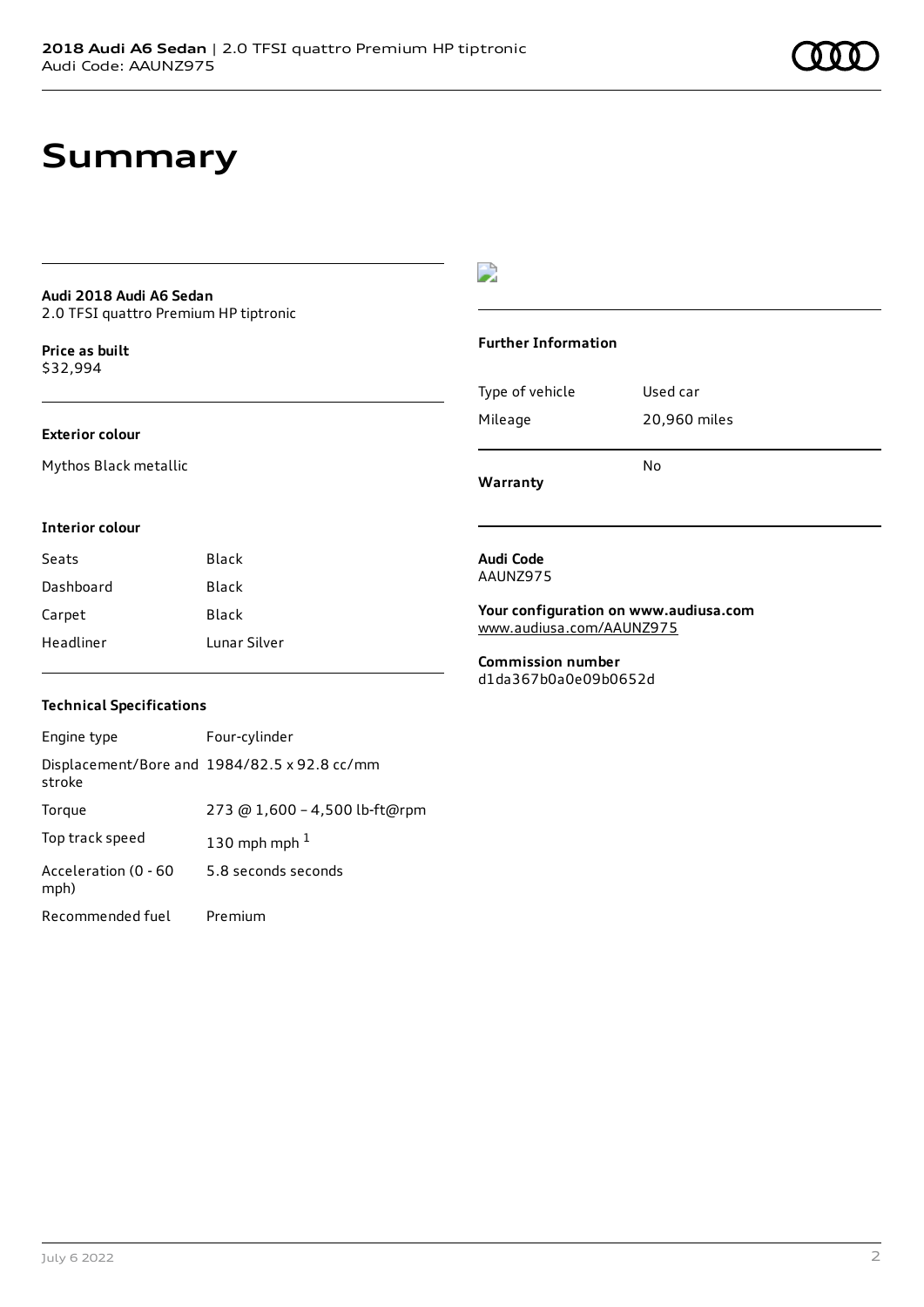# **Equipment**

Mythos Black metallic

19" Black optic package

Sport suspension system

19" 255/40 all-season tires

Black Optic exterior package

19" 10-spoke design Titanium matte wheels

Black cloth headliner

Achat Gray Fine Grain Birch Natural Wood inlays







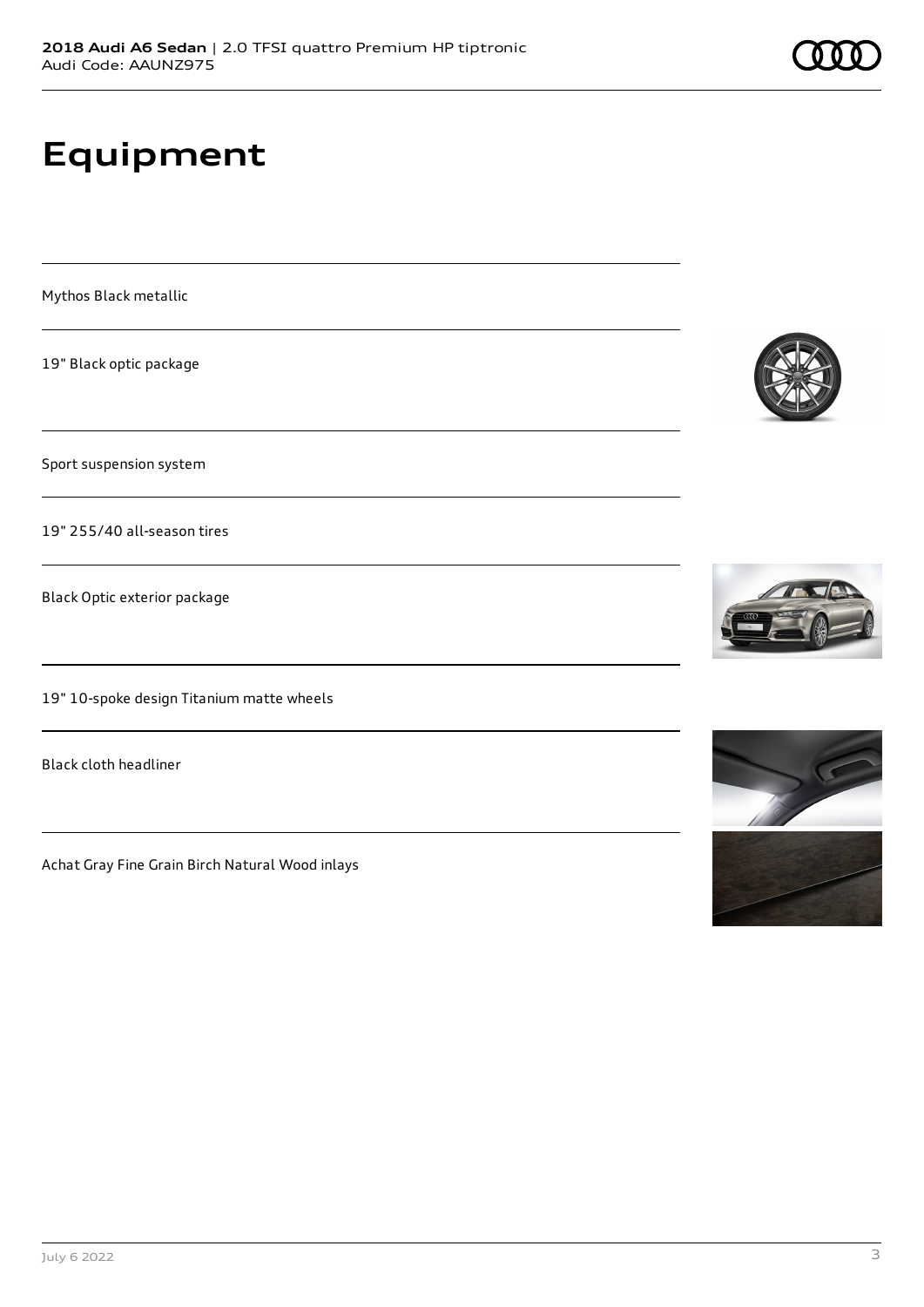# **Standard features**

### **Safety and Security**

| 4UH             | Driver and front-passenger advanced airbags<br>and knee airbags   |
|-----------------|-------------------------------------------------------------------|
| 1AS             | Electronic Stability Control (ESC) with<br>traction control (ASR) |
| UH1             | Electromechanical parking brake                                   |
| 8T1             | Cruise control with coast, resume and<br>accelerate features      |
| VC <sub>2</sub> | Garage door opener (HomeLink®)                                    |
| 6Y2             | Top speed electronically limited to 155 mph                       |
| QZ7             | Electromechanical power steering                                  |
| 7K6             | Tire-pressure monitoring system                                   |
| 4X3             | Front thorax side airbags and Sideguard®<br>head curtain airbags  |
| 413             | Audi advanced key-keyless start, stop and<br>entry                |
| 3B7             | Lower Anchors and Tethers for Children<br>(LATCH) in rear seats   |
|                 |                                                                   |

### **Exterior**

| 0P <sub>0</sub> | Dual exhaust outlets with chrome tips                                       |
|-----------------|-----------------------------------------------------------------------------|
| 6XM             | Power-adjustable, auto-dimming, heated<br>exterior side mirrors with memory |
| 1S1             | Tool kit and car jack                                                       |
| 8IH             | Xenon plus                                                                  |
| 803             | Automatic headlights                                                        |
| 8SL             | LED taillights                                                              |
| VW <sub>5</sub> | Dual-pane acoustic glass for front side<br>windows                          |
| ONB             | S line® fender badge                                                        |
|                 |                                                                             |

# QE1 Storage package 3FE Sunroof 7M8 Aluminum door sill inlays with S line® badging 9AK Dual-zone automatic climate control 4L6 Auto-dimming interior rear view mirror QQ1 LED interior lighting package 1XX Three-spoke multifunction sport steering wheel with shift paddles

**Interior**

| <b>2C5</b>      | Manual tilt and telescopic adjustable<br>steering column |
|-----------------|----------------------------------------------------------|
| 6E3             | Front center armrest                                     |
| 7F <sub>9</sub> | Leather-wrapped gear selector                            |
| 4E <sub>2</sub> | Electric tailgate/trunk lid release from inside          |
| 3NZ             | Split folding 60/40 rear seatbacks with pass-<br>through |
| 7HA             | Cloth interior on doors                                  |
| N1F             | Leather seating surfaces                                 |
| 4A <sub>3</sub> | <b>Heated front seats</b>                                |

#### **Infotainment and Driver Assistance**

- UJ1 MMI® touch with handwriting-recognition technology
- 7X2 Parking system plus
- 7W1 Audi pre sense® basic
- UI2 Audi smartphone interface including Apple CarPlay™ and Google™ Android Auto™ for compatible devices
- KA2 Rear view camera
- 9VD Audi sound system

# **(1/2)**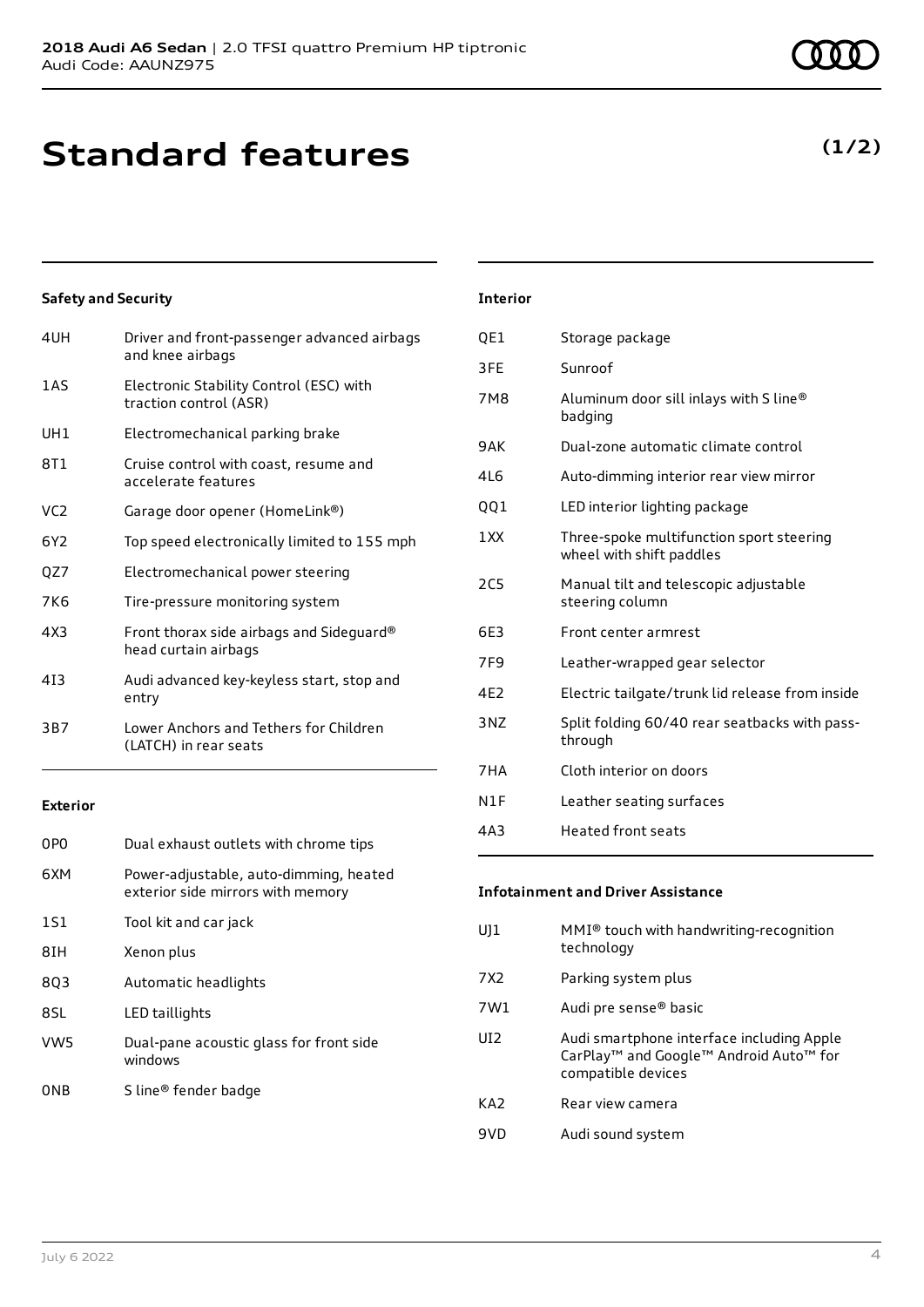**(2/2)**

# **Standard features**

## **Infotainment and Driver Assistance**

- 9Q8 7.0" color driver information system
- 7UG MMI® Navigation plus
- I8H MMI® Radio plus with ten speakers and single CD player with MP3 playback capability
- QV3 SiriusXM® Satellite Radio
- 9ZK Audi connect<sup>®</sup> with six-month trial subscription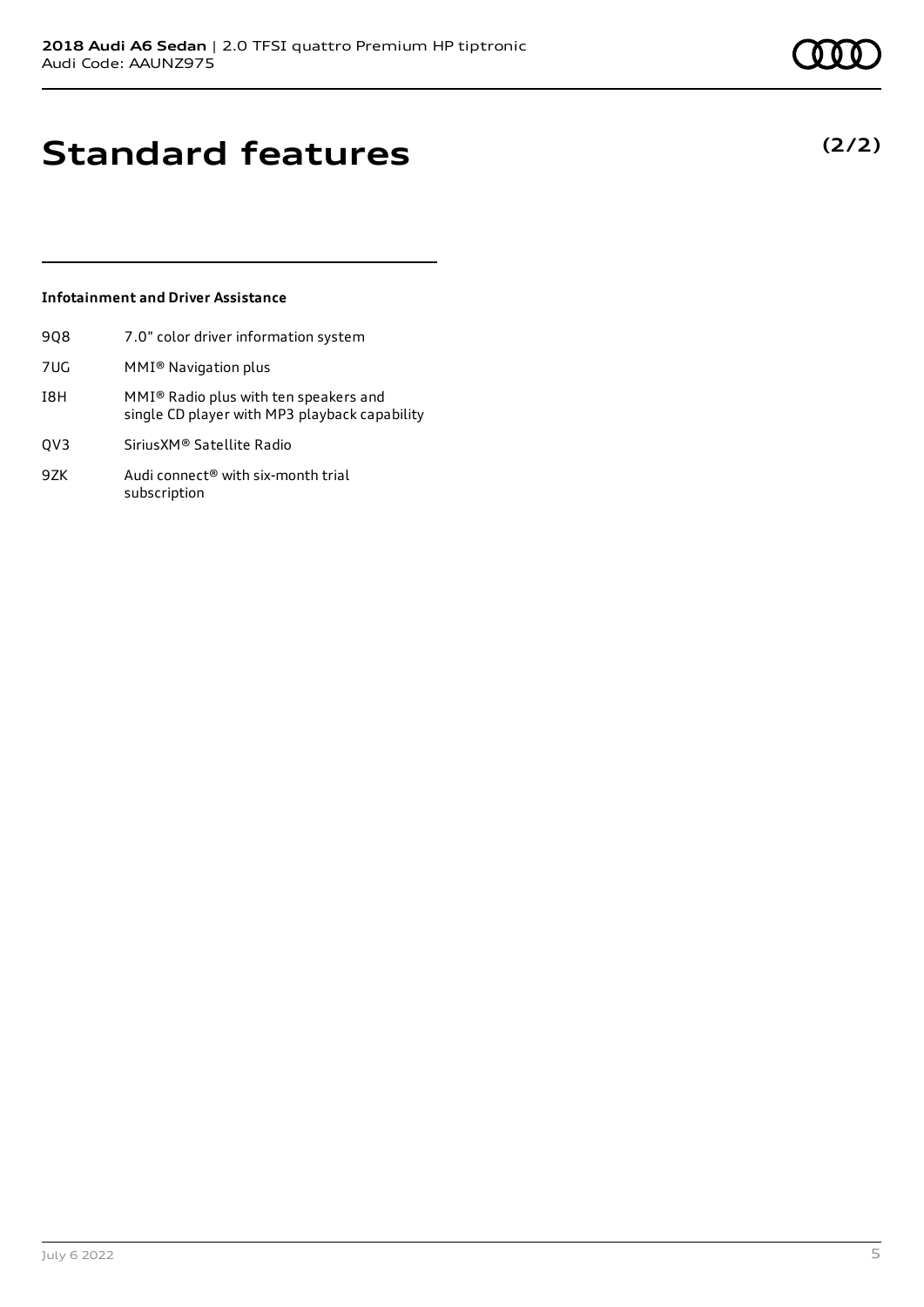# **Dealer remarks**

CARFAX One-Owner. Priced below KBB Fair Purchase Price! A6 Mythos Black Metallic 2.0T Premium quattro 8- Speed Automatic with Tiptronic 2.0L 4-Cylinder TFSI quattro, Black w/Leather Seating Surfaces, Achat Gray Fine Grain Birch Natural Wood Inlays, Apple CarPlay & Android Auto, Auto-dimming door mirrors, Auto-dimming Rear-View mirror, Bumpers: body-color, CD player, Compass, Driver door bin, Driver vanity mirror, Heated door mirrors, Power door mirrors, Radio data system, Turn signal indicator mirrors.

22/31 City/Highway MPG

Awards:

\* 2018 KBB.com 10 Most Awarded Brands

With approved credit for qualified purchasers. Vehicle pricing includes all offers and incentives. Sales tax, registration fees, dealer installed options, reconditioning costs, \$999 dealer fee and \$236.47 title fee not included in all vehicle prices shown and must be paid by the purchaser. While great effort is made to ensure the accuracy of the information on this site, errors do occur so please verify information with a customer service rep.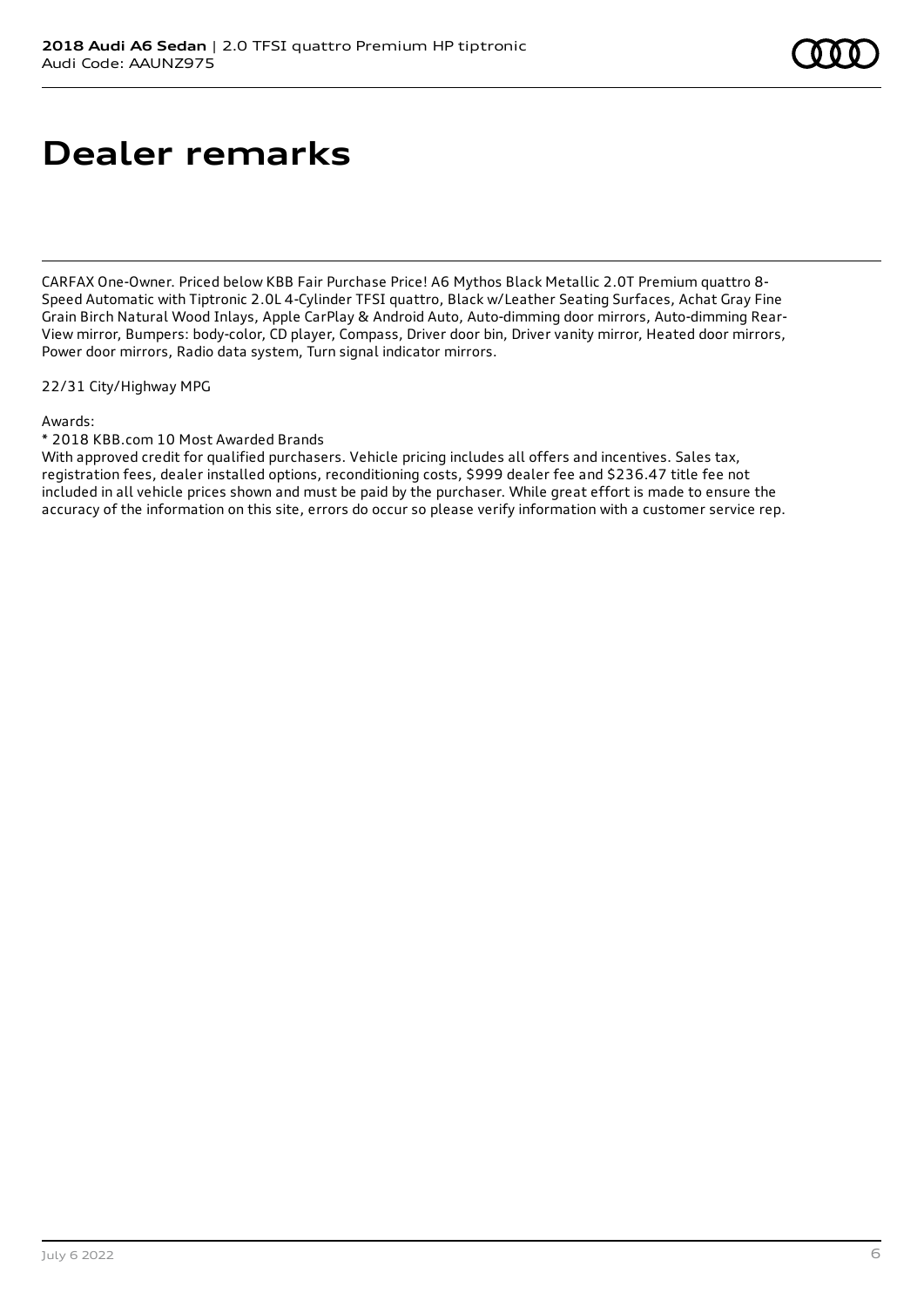# **Technical Specifications**

#### July 6 2022 7

# **Engineering | Performance**

| Engine type                                 | Four-cylinder                                |
|---------------------------------------------|----------------------------------------------|
| Power Level                                 | 40                                           |
| Displacement                                | 2.0 L                                        |
| Max. output ps/hp                           | 252 @ 5,000 - 6,000 @ rpm                    |
| Torque                                      | 273 @ 1,600 - 4,500 lb-ft@rpm                |
| Valvetrain                                  | 16 valve DOHC                                |
| Acceleration (0 - 60<br>mph)                | 5.8 seconds seconds                          |
| Engine block                                | Cast-iron                                    |
| Induction/fuel injection Turbocharged/TFSI® |                                              |
| Cylinder head                               | Aluminum-alloy                               |
| stroke                                      | Displacement/Bore and 1984/82.5 x 92.8 cc/mm |
| Top track speed <sup>1</sup>                | 130 mph mph                                  |

#### **Electrical system**

| Alternator | 14 Volt - 120-180A |
|------------|--------------------|
| Battery    | 12 Volt - 80Ah     |

# **Transmission | Drivetrain**

| Gear ratios: 8th                  | 0.667:1                                                                            |
|-----------------------------------|------------------------------------------------------------------------------------|
| Gear ratios: 6th                  | 1.000:1                                                                            |
| Gear ratios: 7th                  | 0.839:1                                                                            |
| Gear ratios: Reverse              | 3.317:1                                                                            |
| Drivetrain type                   | Automatic                                                                          |
| Gear ratios: Final Drive 3.076: 1 |                                                                                    |
| Gear ratios: 4th                  | 1.667:1                                                                            |
| Transmission                      | Eight-speed Tiptronic <sup>®</sup> automatic<br>transmission and front-wheel drive |
| Gear ratios: 5th                  | 1.285:1                                                                            |
| Gear ratios: 2nd                  | 3.143:1                                                                            |
| Gear ratios: 3rd                  | 2.106:1                                                                            |
| Gear ratios: 1st                  | 4.714:1                                                                            |

#### **Steering**

| Steering type                             | Electromechanical speed-sensitive<br>power steering |
|-------------------------------------------|-----------------------------------------------------|
| Turning diameter, curb-39.0 ft<br>to-curb |                                                     |
| Steering ratio                            | 16.1:1                                              |

#### **Suspension**

| Front axle | Five-link front suspension       |
|------------|----------------------------------|
| Rear axle  | Trapezoidal-link rear suspension |
| Optional   | Sport suspension calibration     |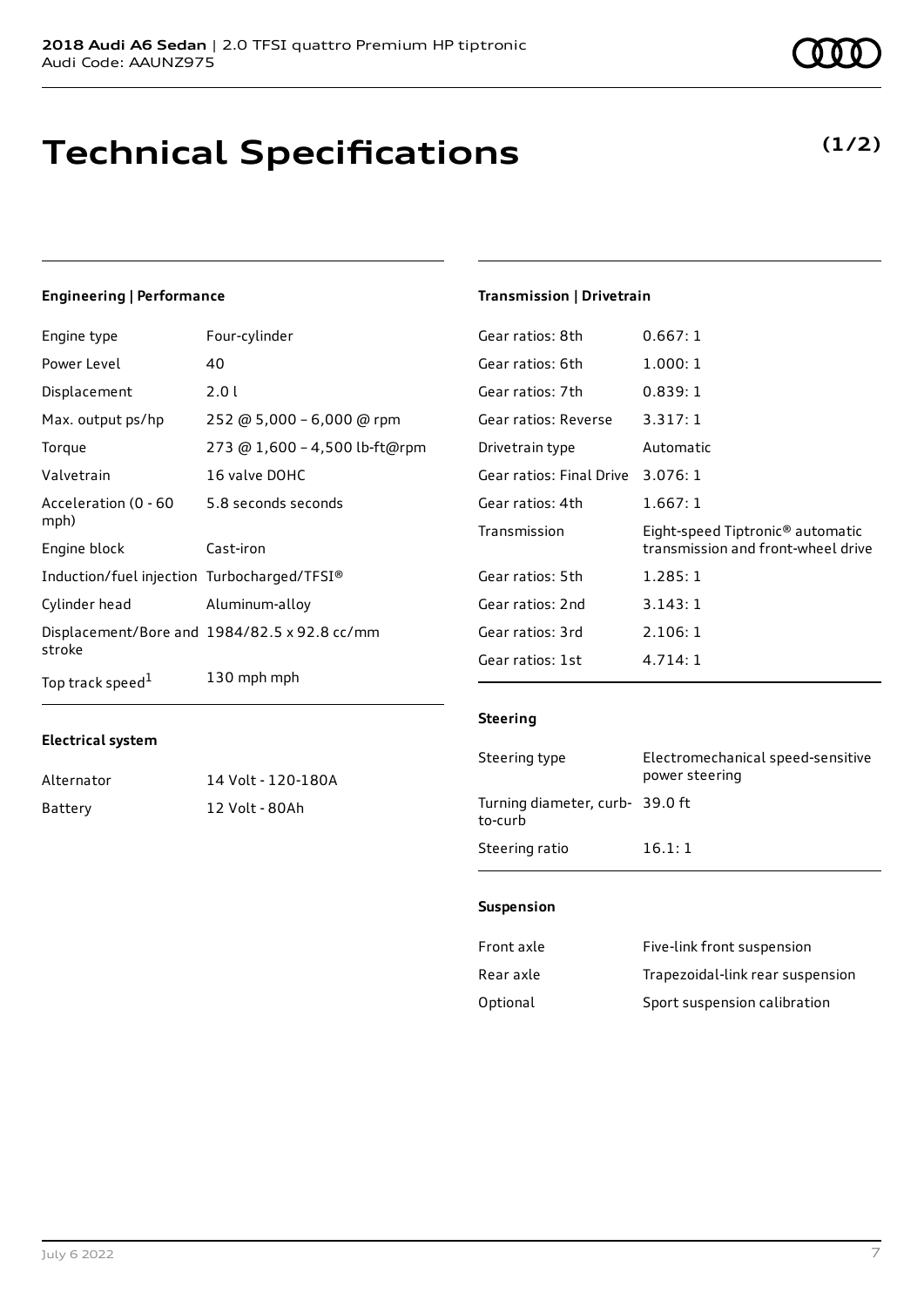# **Technical Specifications**

## **Brakes**

| Material      | Aluminum exterior body panels and |
|---------------|-----------------------------------|
| <b>Body</b>   |                                   |
| Parking brake | Electromechanical                 |
| Rear brakes   | 13.0 (ventilated disc) in         |
| Front brakes  | 13.6 (ventilated disc) in         |

a steel chassis

#### **Interior measurements**

| Seating capacity                          | 5                     |
|-------------------------------------------|-----------------------|
| Shoulder room, rear                       | 56.3 in               |
| Head room with front<br>sunroof           | 37.2 in               |
| Leg room, rear                            | 37.4 in               |
| Shoulder room, front                      | 57.5 in               |
| Head room with rear<br>sunroof            | 37.8 in               |
| Leg room, front                           | 41.3 in               |
| Cargo volume, rear<br>seatbacks up/folded | 14.1/N/A cu ft, cu ft |

#### **Warranty | Maintenance**

| Warranty    | 4-year/50,000 mile Audi New<br>Vehicle Limited Warranty                                   |
|-------------|-------------------------------------------------------------------------------------------|
| Maintenance | 12-month/10,000 mile (whichever<br>occurs first) NO CHARGE first<br>scheduled maintenance |

### **Exterior Measurements**

| Height                           | 57.8 in  |
|----------------------------------|----------|
| Overall width without<br>mirrors | 73.8 in  |
| Length                           | 194.2 in |
| Wheelbase                        | 114.6 in |
| Drag coefficient                 | 0.28 Cw  |
| Overall width with<br>mirrors    | 82.1 in  |
| Track rear                       | 63.7 in  |
| Track front                      | 64.1 in  |
| Curb weight                      | 3,957 lb |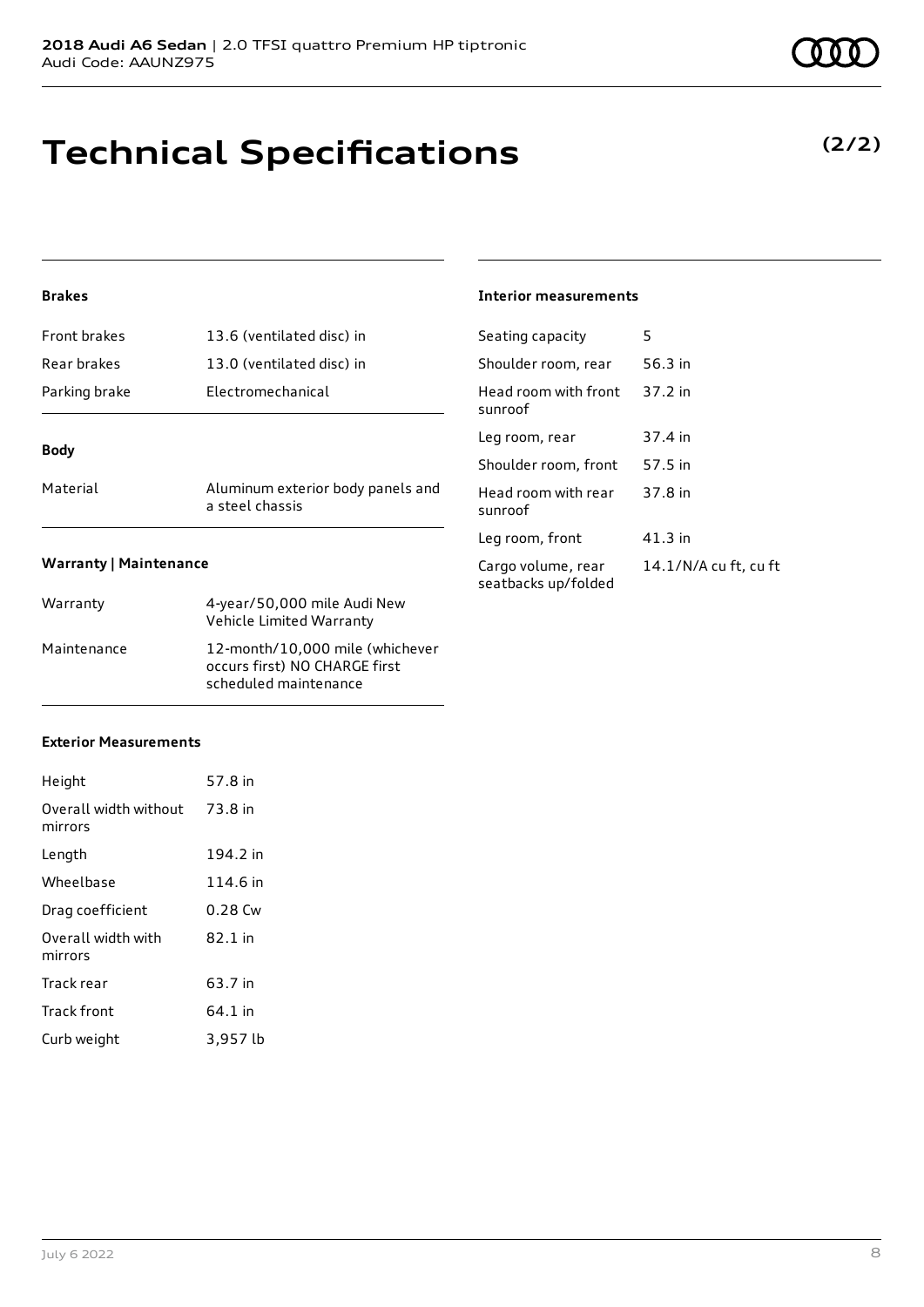

# **Consumption- and emission**

**Consumption by NEDC**

combined 26 mpg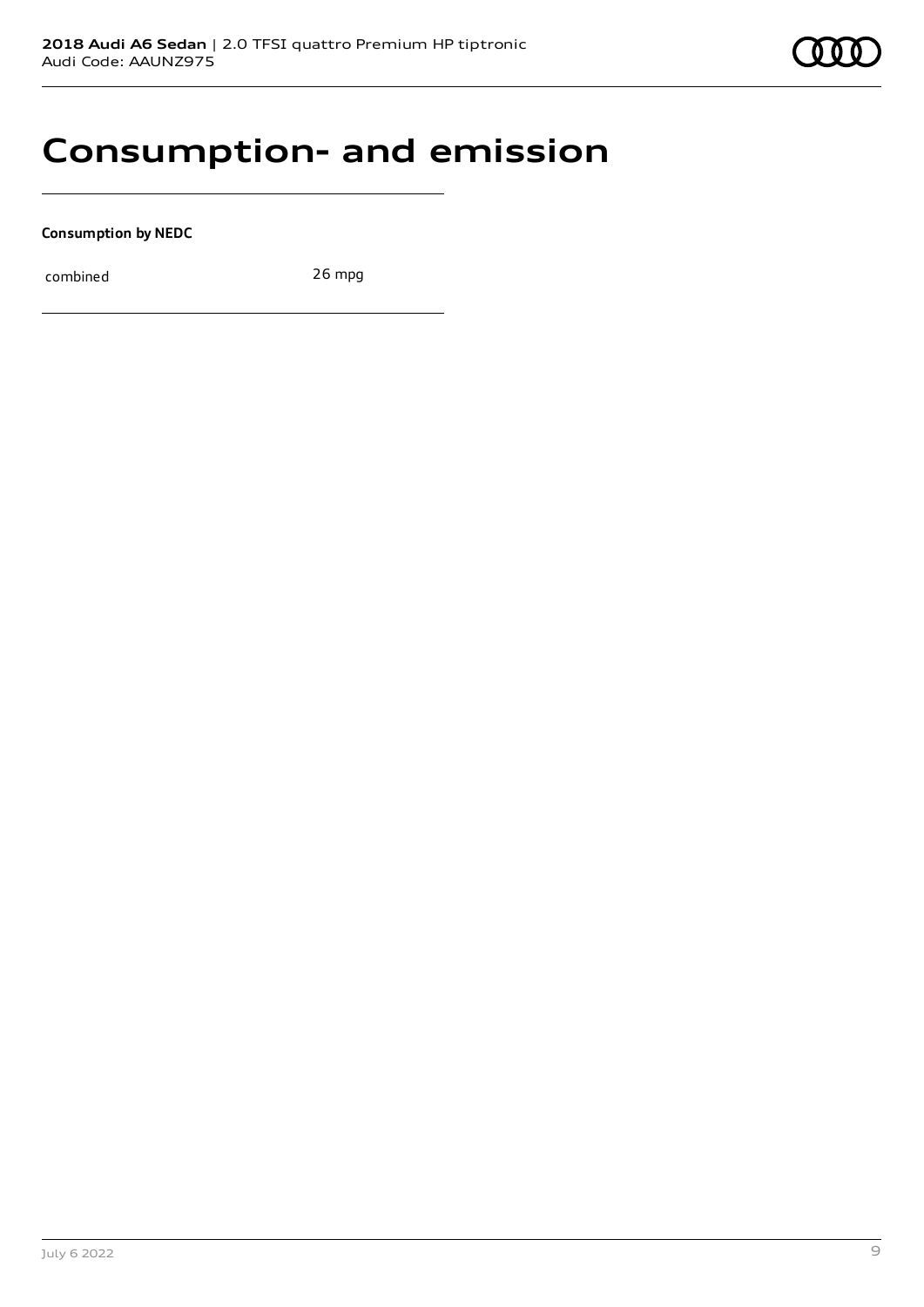# **Contact**

Dealer **Audi Fort Lauderdale**

1200 N Federal Hwy 33304 Fort Lauderdale FL

Phone: 9545454650 FAX: 9545455586

www: [https://www.audifortlauderdale.com](https://www.audifortlauderdale.com/)